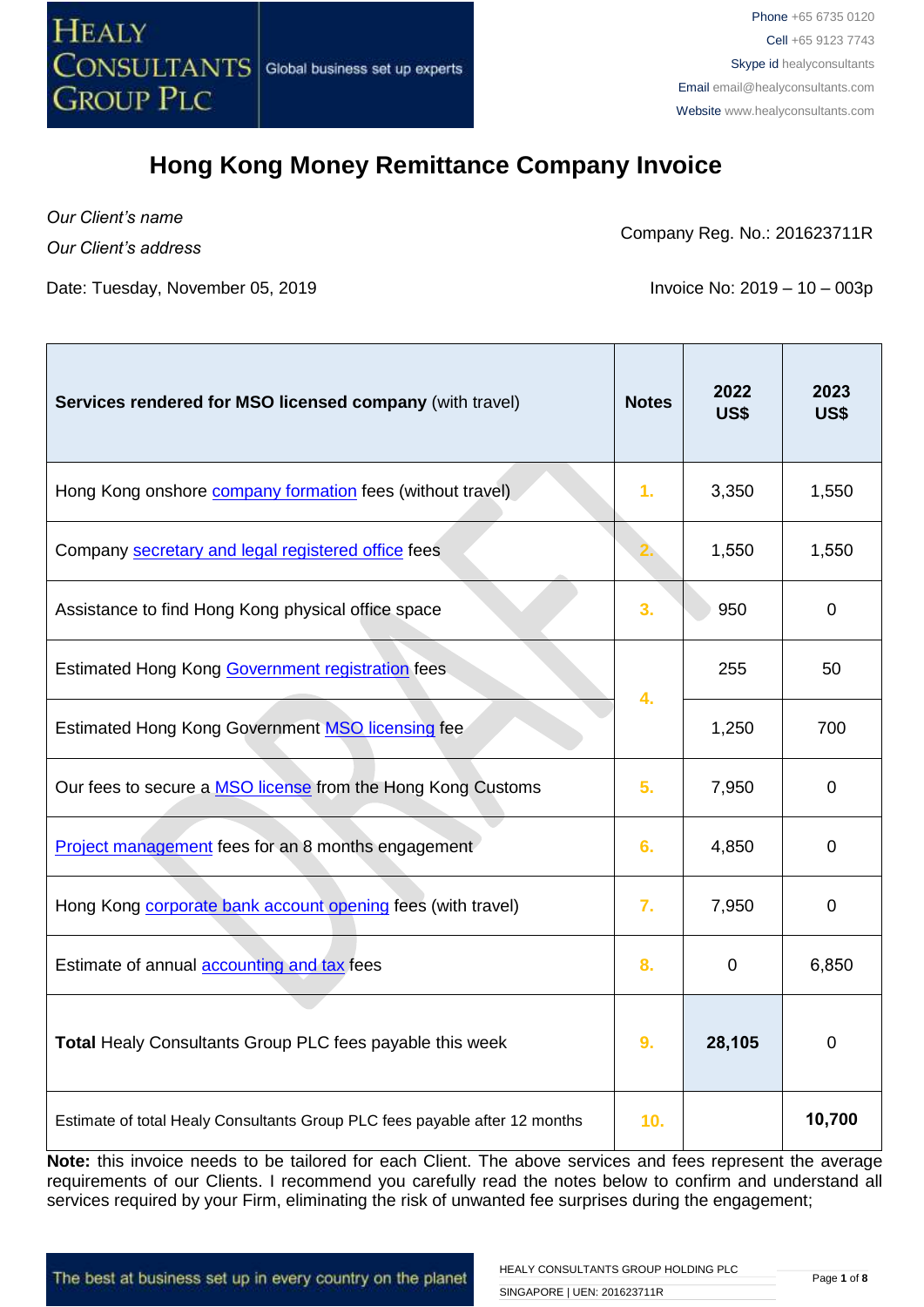

#### *Notes to invoice above*

- **1.** Healy Consultants Group PLC's fees to legally register our Client's Hong Kong onshore company within [one week \(click link\)](http://www.healyconsultants.com/hong-kong-company-registration/incorporation-steps/) by **i)** choosing the optimum M&AA for our Client's business activities **ii)** reserving a company name with [Companies Registry](http://www.cr.gov.hk/en/public/services.htm) **iii)** settling our accountant and lawyer fees and **iv)** preparing a high quality company incorporation application for the [Companies Registry;](http://www.cr.gov.hk/en/public/services.htm)
- **2.** All [engagement fees](http://www.healyconsultants.com/company-registration-fees/) (click link) are agreed and paid up front and agree to the fees published on our country web pages. Consequently, there are no hidden fees, surprises or ambushes throughout the engagement. All engagement deadlines are agreed up front in the form of a [detailed project plan,](http://www.healyconsultants.com/index-important-links/example-project-plan/) mapping out [deliverables](http://www.healyconsultants.com/deliverables-to-our-clients/) by week throughout the engagement term;



Every week during the engagement, Healy Consultants Group PLC will email our Client a detailed status [update.](http://www.healyconsultants.com/index-important-links/weekly-engagement-status-email/) Our Client is immediately informed of engagement problems together with solutions. Your dedicated engagement manager is reachable by phone, Skype, live chat and email and will communicate in your preferred language;

**3.** In accordance with **Hong Kong New Companies Ordinance** (click link), each Hong Kong onshore company must appoint a company secretary, who may be a natural person or a body corporate, but the company secretary must be resident in Hong Kong. Healy Consultants Group PLC will act as your Hong Kong company secretary, for which our annual responsibilities include **i)** preparation and filing of the annual return **ii)** securely maintaining company books **iii)** liaising with the Hong Kong Government on behalf of our Client **iv)** legal filing of changes of company structure and **v)** reminding our Client of statutory deadlines;

In accordance with the [Hong Kong New Companies Ordinance,](http://www.cr.gov.hk/en/companies_ordinance/docs/NewCO_C622_HL_FullVersion-e.pdf) a Company shall as from the date of its incorporation have a legal registered office in Hong Kong, to which all official Government communications and notices may be addressed. To comply with this statutory requirement, Healy Consultants Group PLC Hong Kong business office will be the registered office address for your Hong Kong Company. Thereafter, this address will be used to receive Government correspondence including **i)** tax letters **ii)** notice of the legal annual return and **iii)** all government communications. Most of our Clients wish to place [Healy](http://www.healyconsultants.com/corporate-outsourcing-services/company-secretary-and-legal-registered-office/)  [Consultants Group PLC's](http://www.healyconsultants.com/corporate-outsourcing-services/company-secretary-and-legal-registered-office/) office address on invoices, contracts, websites and business cards;

Before reviewing of the MSO license application of our Client, the Hong Kong Customs will require our Client to rent a physical furnished office in Hong Kong. If required, Healy Consultants Group PLC will assist our Client to secure low cost furnished [office space](http://www.healyconsultants.com/virtual-office/) for 12 months or until our Client finds their preferred business premises in Hong Kong. If your Firm requires this service, our one-time fee is US\$950. Monthly rental thereafter is paid directly to the landlord, independently of Healy Consultants Group PLC;

**4.** This fee is an estimate of Government costs payable during your Firm's engagement. For transparency purposes, all government fee payments will be supported by original receipts and invoices. Examples of government registration costs include **i)** reserving the company name with the [Companies Registry;](http://www.cr.gov.hk/en/public/services.htm) **ii)** obtain the certificate of incorporation with the [Companies Registry](http://www.cr.gov.hk/en/public/services.htm) and **iii)** sign up with [Inland Revenue](http://www.ird.gov.hk/eng/welcome.htm) [Department.](http://www.ird.gov.hk/eng/welcome.htm) Following engagement completion, Healy Consultants Group PLC will refund our Client any excess of funds received over actual Government costs paid;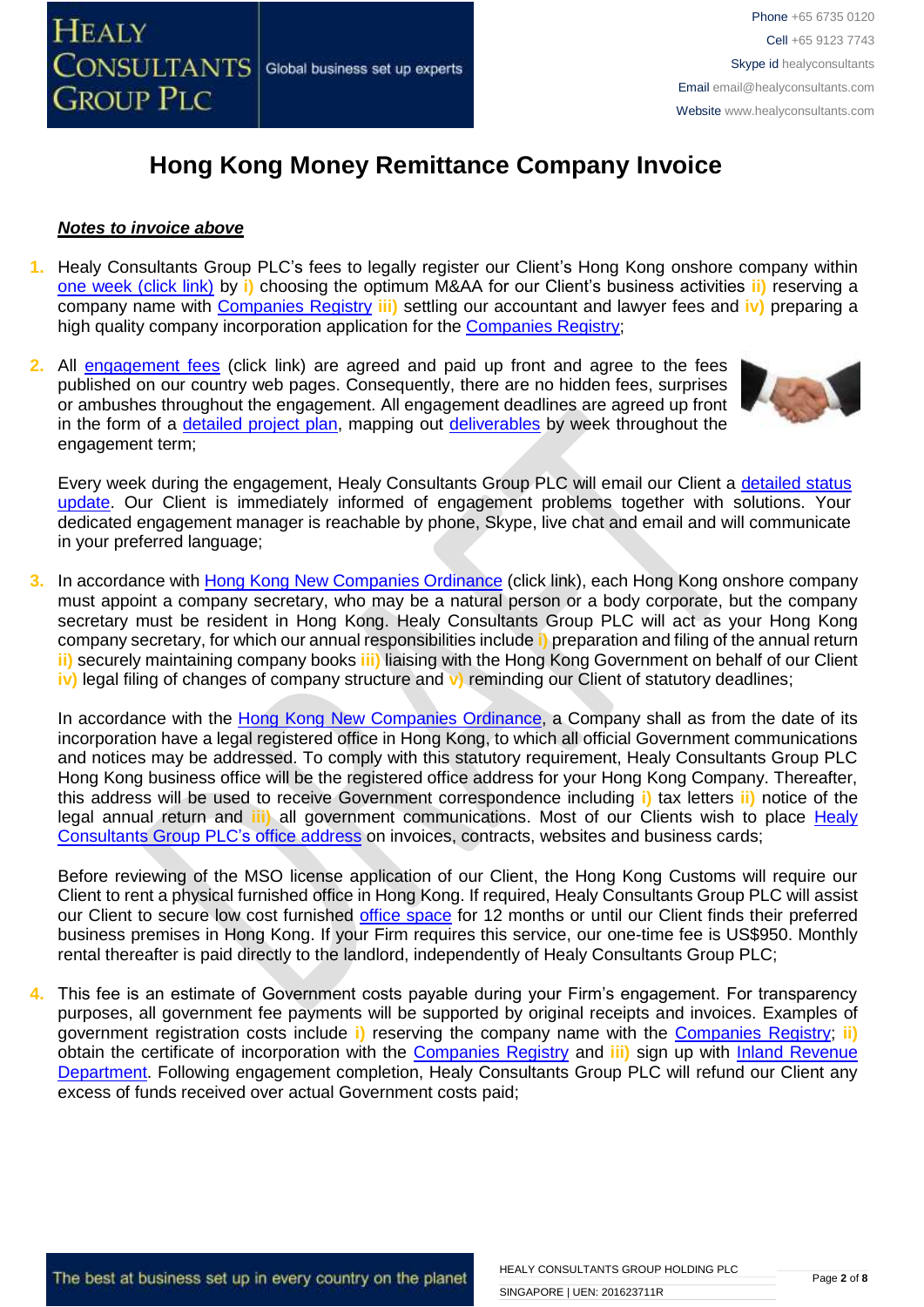[MSO licensing fees](https://eservices.customs.gov.hk/MSOS/download/guideline/Licensing_Guide_en.pdf) payable to the Government include: **i)** a licensing application fee of HKD3,310 (US\$430) **ii)** an application fee of HKD860 per director and beneficial owner and partner of the company (US\$120) and **iii)** a fit and proper test fee of HKD860 per senior officer of the entity (US\$120). These fees can consequently be higher depending on the corporate structure of our Client and also the number of business premises our Client will have in Hong Kong. Following engagement completion, Healy Consultants Group PLC will refund our Client any excess of funds received over actual Government costs paid. All third party and government fees associated with legalization of company and/or individual documents will be borne by our Client;

**5.** Healy Consultants Group PLC will secure approval from the [Hong Kong Customs and Excise Department](https://eservices.customs.gov.hk/MSOS/wsrh/001s0) for a money remittance (MSO) license including **i)** preparing and pre-filling the MSO license forms for our Client signature **ii)** advising our Client re regulatory documentation required by the Customs **iii)** submitting a complete quality application to the Hong Kong Government and **iv)** aggressively negotiating with the Customs to secure their timely approval for the application, while minimizing extra documentation request from the Hong Kong Authorities. The average licensing timeframe is 6 months from the submission of a quality licensing application. Healy Consultants Group PLC will aggressively negotiate for a shorter timeframe;

During the review of the money remittance licensing application, the Customs will require at least one of the directors to travel for a one-hour KYC meeting in Hong Kong. No exceptions. When our Client is ready to travel, we will implement [this travel policy;](http://www.healyconsultants.com/international-banking/corporate-accounts/meet-bank-officer/)

All going well, I expect a 75% probability the Hong Kong Customs will approve the money remittance license. However, the Customs enjoy ultimate power of approval of licensing applications. Guaranteed success is outside of Healy Consultants Group PLC's control. What is inside our control is the preparation and submission of a high-quality application for licensing that maximizes the likelihood of Government approval.

During the review of the application, there is an 90% probability the Customs will request submission of **i)** detailed business plan **ii)** AML/CFT program and privacy policies **iii)** a technology risk management program **iv)** refund, rebates and other terms and conditions **v)** a Group Chart to identify beneficial ownership **vi)** an Organizational Chart for the Hong Kong entity **vii)** a risk management program **viii)** proof of net worth from the shareholders or equivalent document showing the availability of capital (certified by the bank) **ix)** financial projections for 3 years and **x)** audited financial statements of our Client's existing business for the 3 past years and **xi)** other documents required to operate a money remittance business. If our Client requires Healy Consultants Group PLC to draft these documents, additional fees will apply;

Depending on the nationality of our Client, the profile of his customers and the nature of his business model, there is a 75% probability will revert to require the business to request appointment of at least 2 qualified directors, at least one of whom must be a Hong Kong resident. All directors must also have work experience and education commensurate with the expected trading activities and volume of the business. If required, Healy Consultants Group PLC can supply our Client with professional, qualified resident director(s) for additional fees;

While preparing the license application of our Client, there is a 25% probability that Healy Consultants Group PLC determine that **i)** some of the business activities of our Client are subject to other regulatory licensing requirements than money remittance licensing and / or **ii)** there is only a low probability of securing a money remittance license for our Client. If so, Healy Consultants Group PLC will immediately revert to our Client to suggest **i)** alternative licensing solutions and **ii)** alternative [low cost low tax jurisdictions](http://www.healyconsultants.com/country-comparisons/low-cost-fx-brokerage-companies/) for money remittance businesses;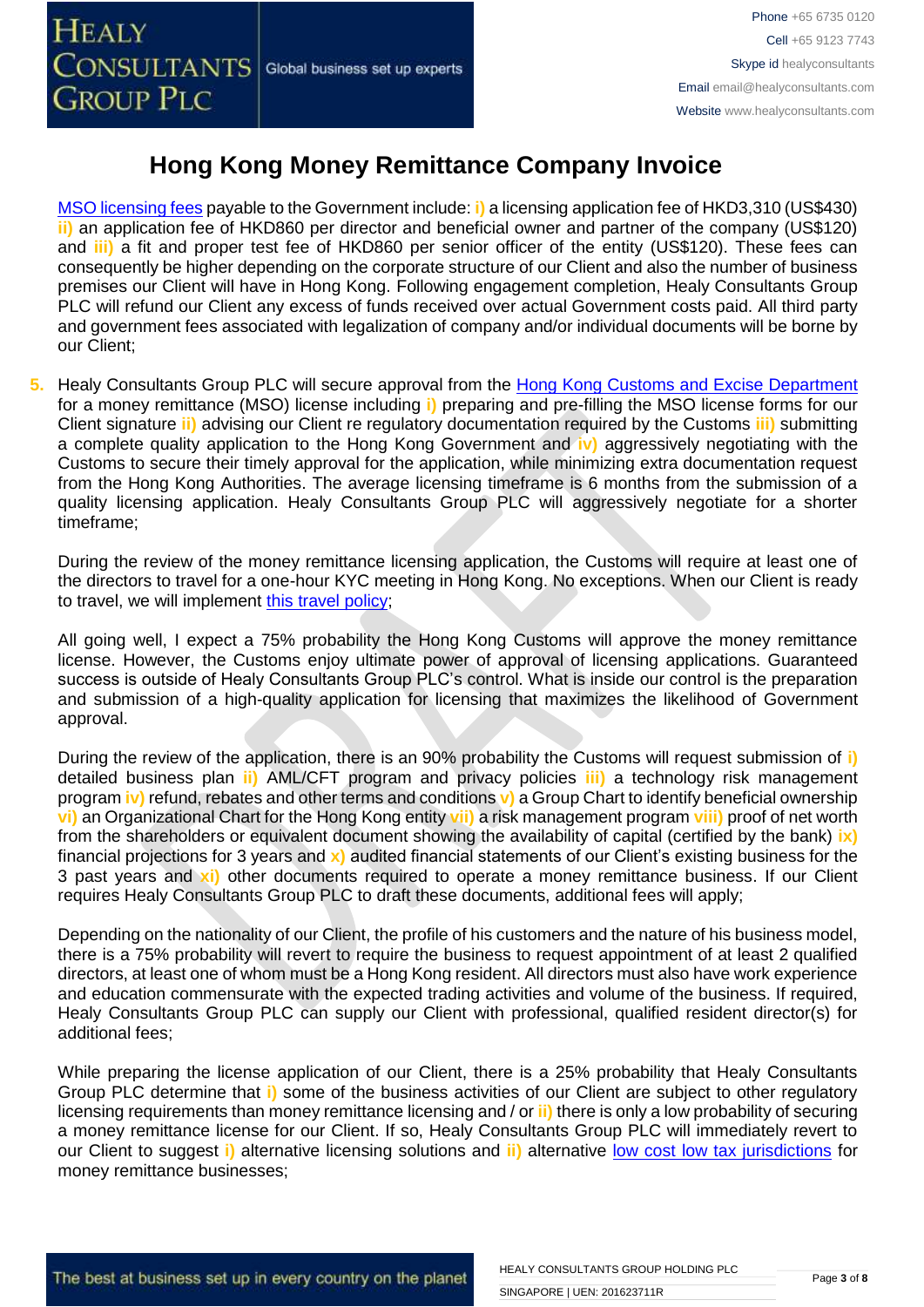There is a 25% probability the Hong Kong Customs will not welcome a formal license application from our Client or later rejects the quality complete application submitted by Healy Consultants Group PLC. In the unfortunate event this occurs, our Singaporean team will immediately advise our Client of alternative strategies including **i)** securing another license type with the Hong Kong authorities or **ii)** securing a regulatory license from alternative jurisdictions like Mauritius, Labuan, Hong Kong or Cayman Islands;

- **6.** These Healy Consultants Group PLC project management fees relate to time and resources dedicated to:
	- **a.** thoroughly research and plan MSO license applications for our Client;
	- **b.** devising strategies to **i)** minimise the total engagement period **ii)** complete the engagement without our Client travelling and **iii)** ascertain the need for a specific regulatory license;
	- **c.** Negotiate with [Customs and Excise Department](https://eservices.customs.gov.hk/MSOS/index) **i)** low level of share capital requirements and **ii)** avoid the need for a Hong Kong resident [manager/director;](http://www.healyconsultants.com/corporate-advisory-services/nominee-shareholders-directors/national-shareholder-services/)
	- **d.** Drafting a feasibility study, neccesary for the pre-approval process;
	- **e.** agreeing the optimum corporate structure with our Client:
	- **f.** submitting a high-quality company license application to the [Customs and Excise Department;](https://eservices.customs.gov.hk/MSOS/index)
	- **g.** choosing the optimum regulatory license for our Client's business activities;
	- **h.** injecting the paid up share capital on our Client's behalf;
	- **i.** collating and supervising the legalisation and attestation and translation of Client documents;
	- **j.** weekly detailed engagement [status updates](http://www.healyconsultants.com/index-important-links/weekly-engagement-status-email/) to our Client and weekly Friday conference calls;
	- **k.** payment of retainer fees to multiple local lawyers and accountants;
	- **l.** ensuring our Client complies with local regulations and legally owns and controls the new entity;
	- **m.**ascertain the specific accounting, tax, legal and compliance considerations;
	- **n.** finding solutions to [challenges that occur](http://www.healyconsultants.com/engagement-project-management/) throughout the engagement;
	- **o.** determining the local and international tax obligations of the new entity, including corporate income tax, payroll taxes, withholding tax and sales taxes;
- **7.** After MSO licensing approval, Healy Consultants Group PLC will be pleased to open a Hong Kong corporate bank account. It is a time consuming task, Healy Consultants Group PLC will shelter our Client from the administrative challenges. Unfortunately, all Hong Kong banks will request a one-hour bank interview with each bank signatory, shareholder and director. Consequently, [travel to Hong Kong](http://www.healyconsultants.com/hong-kong-company-registration/concierge-services/) (click link) is compulsory, no exceptions. As you can appreciate, it is a difficult task to obtain bank account approval through a newly formed company, when shareholders and directors and bank signatories reside overseas. Healy Consultants Group PLC will prepare a business plan for the bank to optimize the probability of corporate bank account approval;

A more efficient, non-travel alternative is not to have a Hong Kong corporate bank account. Instead, open [an international corporate bank account](http://www.healyconsultants.com/international-banking/) (click link) outside of Hong Kong. Examples include New York, Germany, Liechtenstein, Austria, Bulgaria, South Africa, Australia, London, South America or Dubai. All banks will be top tier banks in these countries with excellent internet banking services. Example of our global banking partners include HSBC, Standard Chartered Bank, Citibank, Barclays, ABN Amro, Bank of China, ANZ bank, Standard Bank, UBS, Credit Suisse;

The banks enjoy ultimate power of approval of corporate bank account applications. Consequently, guaranteed success is outside of Healy Consultants Group PLC's control. What is inside our control is the preparation and submission of a high-quality bank application that maximizes the likelihood of approval;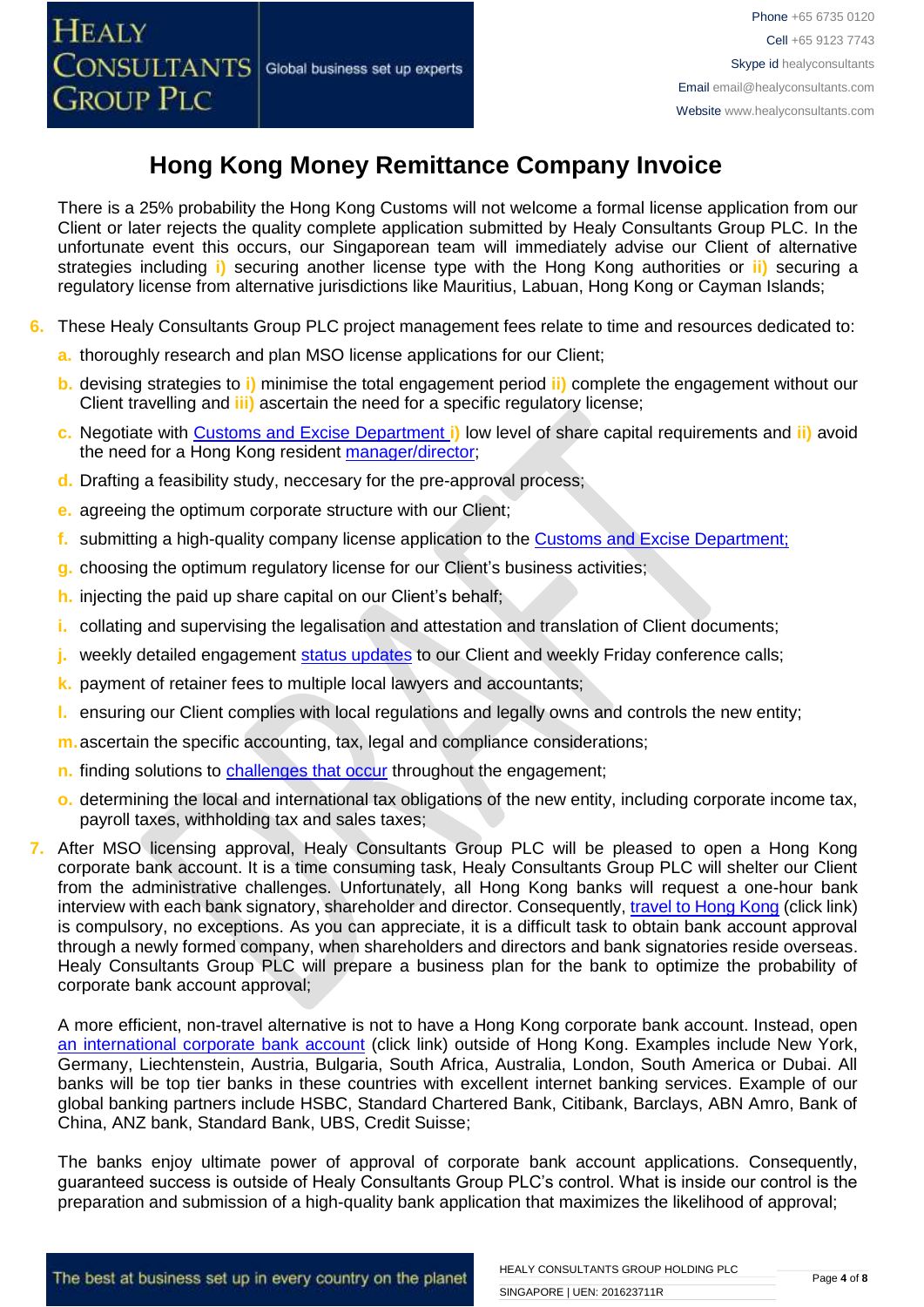Furthermore, Healy Consultants Group PLC expects the bank's risk department to request additional [due](http://www.healyconsultants.com/due-diligence/)  [diligence](http://www.healyconsultants.com/due-diligence/) from our Client's business including **i)** specific regulatory licenses or confirmation of licensing exemption **ii)** net worth and sources of funds for the expected transactions of the company **iii)** AML/CFT program and other regulatory documents listed in the notes of this invoice and **iv)** additional KYC information on our Client's business and place of residency. We assume our Client will timely provide most of this information;







The world's local bank

There are additional corporate bank account opening fees for those Clients who **i)** appoint Healy Consultants Group PLC nominee shareholders and directors to their Hong Kong company and **ii)** wish to open a Hong Kong corporate bank account. Because Healy Consultants Group PLC nominee shareholders and directors must to travel to Hong Kong to meet the bank, our total fee for the corporate bank account opening will be increased to US\$5,950 to cover flight and hotel costs;

Global banks continue to tighten corporate bank account opening procedures, their internal compliance departments completing more thorough due diligence of Clients. Consequently, our Clients should expect the bank account approval period to take up to 4 weeks from submission of a complete quality application. Furthermore, global banks now require evidence of proof of business in the country where the corporate bank account will be, including sales contracts or lease agreement;

- **8.** For an active trading company, these [accounting](http://www.healyconsultants.com/hong-kong-company-registration/accounting-legal/) and tax fees are an estimate of Healy Consultants Group PLC fees to efficiently and effectively discharge your annual company accounting and tax obligations. Following receipt of a set of draft accounting numbers from your company, Healy Consultants Group PLC will more accurately advise accounting and tax fees. For a dormant company, Healy Consultants Group PLC fees are only US\$950;
- **9.** All fees quoted in this invoice correspond to fees quoted [on Healy Consultants Group PLC's website.](http://www.healyconsultants.com/company-registration-fees/) Please review this invoice carefully to identify errors. During the rush of the business day, it is possible that Healy Consultants Group PLC inadvertently made fee calculation errors, typing errors or omitted services or omitted historic fee payments from Clients. In the unfortunate event you identify invoice errors, please revert to me directly re the same. I apologize in advance if I or my staff made invoice errors;
- **10.** Assuming our Clients re-engage Healy Consultants Group PLC in year 2, this fee is an estimate of the fees payable next year, 12 months after the date of company registration;
- **11.** The fees quoted in this invoice are a prediction of the fees required to efficiently and effectively complete this engagement in a timely manner. If during the engagement Healy Consultants Group PLC realizes that the project is more complex than anticipated, requiring a large additional investment of time, my Firm will revert to request additional fees;
- **12.** Engage Healy Consultants Group PLC to [project manage](http://www.healyconsultants.com/project-manage-engagements/) business set up in every country on the planet. We are the best in the [world](http://www.healyconsultants.com/best-in-the-world/) at what we do, timely completing [the A to Z](http://www.healyconsultants.com/a-to-z-of-business-set-up/) of every country engagement;
- **13.** In accordance with the [Hong Kong New Companies Ordinance](http://www.cr.gov.hk/en/companies_ordinance/docs/NewCO_C622_HL_FullVersion-e.pdf) there is no minimum issued share capital required for a Hong Kong onshore company. Officially, there is no minimum paid up capital requirement to secure a MSO license. To optimize the probability of approval from the Hong Kong Customs, Healy Consultants Group PLC however strongly recommends allocating at least US\$100,000 to the paid up capital of the entity;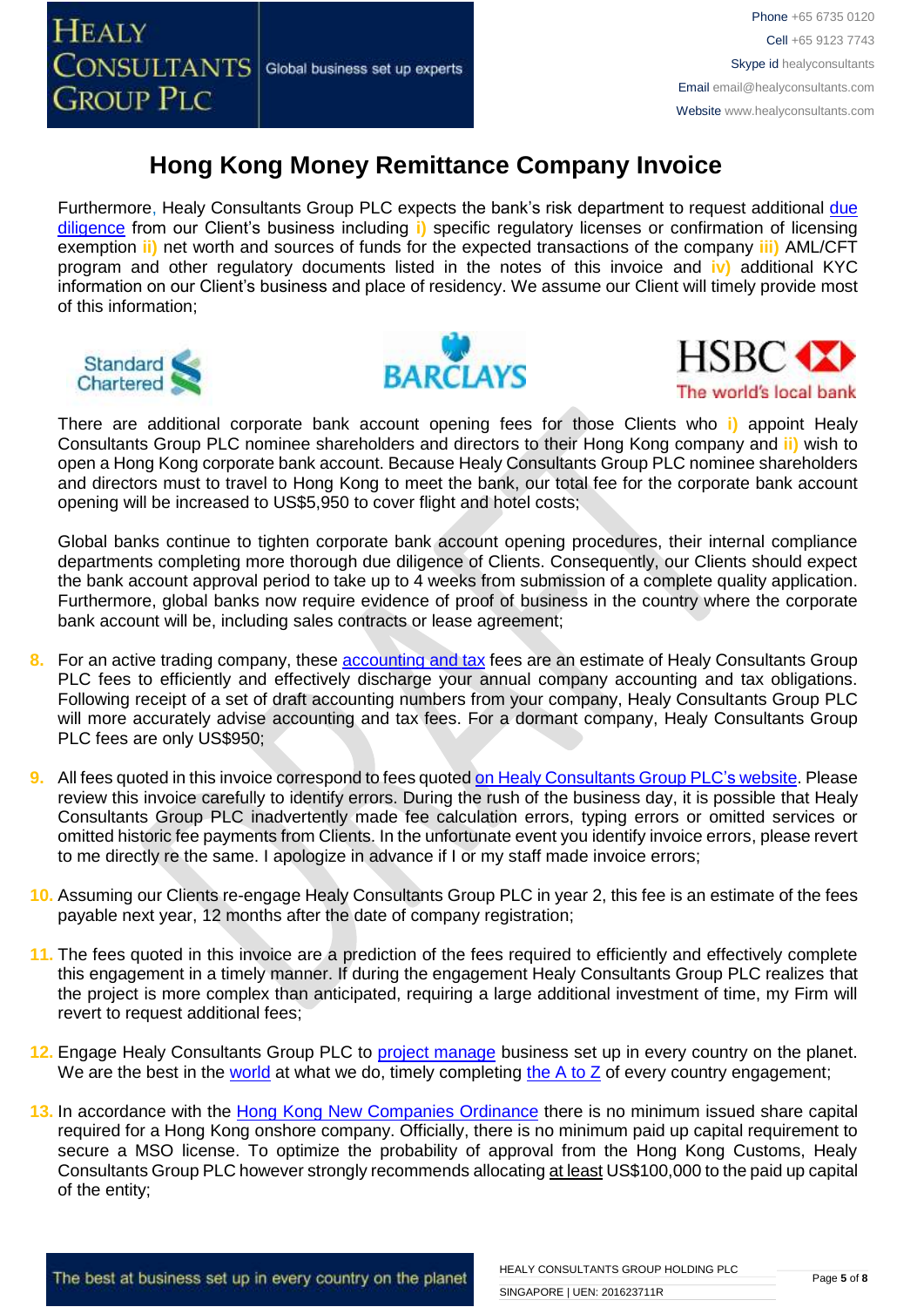In accordance with the [Hong Kong New Companies Ordinance,](http://www.cr.gov.hk/en/companies_ordinance/docs/NewCO_C622_HL_FullVersion-e.pdf) effective from March 3<sup>rd</sup> 2014, every Hong Kong company must have at least one individual director. If required, Healy Consultants Group PLC will be pleased to provide your Firm with a professional nominee nonresident director. Our fee amounts to US\$3,900 per annum;



- **14.** If our Client requires additional non-resident nominee shareholder and director services [\(click link\),](http://www.healyconsultants.com/corporate-outsourcing-services/nominee-shareholders-directors/) Healy Consultants Group PLC will be pleased to assist. Our fee for professional, passive nominee non-resident corporate shareholder amounts to US\$2,100 per annum. Our fee to be both non-resident nominee director and shareholder amounts to US\$6,600 per annum. Being the sole shareholders and sole director of a Client's company exposes Healy Consultants Group PLC to reputation, litigation and financial risk;
- **15.** While reviewing regulatory licensing for your business, there is 40% probability the Hong Kong Customs will request our Client to have local staff in Hong Kong. If required and for additional fees, Healy Consultants Group PLC to assist our Client to recruit a local quality employee (click link) including: **i)** source multiple quality candidates and **ii)** submit the candidates to our [recruitment process](https://www.healyconsultants.com/corporate-advisory-services/staff-recruitment/) (click link) **iii)** aggressively and skilfully negotiate their salary **iv)** supply a draft employment contract and **v)** supply you a detailed comparison table; comparing each candidate for your final interview.
- **16.** Monthly, quarterly and mid-year Government tax obligations include **i)** monthly payroll reporting and **ii)** quarterly GST and corporation tax returns. If you need our help, Healy Consultants Group PLC can complete monthly Government reporting for a monthly fee of US\$1,600. Healy Consultants Group PLC's monthly support will include **i)** receive in Dropbox the monthly invoices from our client; **ii)** label monthly bank statement transactions; and **iii)** monitor monthly profit levels to minimize annual tax **iv)** submission of monthly employee payroll reporting;
- **17.** Depending on our Client's business and nationality, the Hong Kong Government may require a special regulatory license to carry on your business in the country. Healy Consultants Group PLC will assist our Client secure license approval; there may be additional engagement fees. However, the Government enjoys ultimate power of approval of company registrations and business licenses;
- **18.** If required, Healy Consultants Group PLC will be pleased to assist your firm to secure employee [visa](http://www.healyconsultants.com/hong-kong-company-registration/formation-support-services/) approvals. Our fee is US\$7,950 for the first employee, US\$6,950 for the second employee, US\$5,950 per employee thereafter. Our employee visa fees includes preparation of a quality visa application and submitting to the correct Government immigration officers. The Government enjoys ultimate power of approval of visa applications. Consequently, guaranteed success is outside of Healy Consultants Group PLC's control. What is inside our control is the preparation and submission of a high quality immigration visa application that maximizes the likelihood of visa approval;
- **19.** During the engagement, shareholders and directors' documents may need to be translated into the local language; before the Government and Bank approves company registration and corporate bank account opening respectively. Consequently, our Client should budget for possible additional translation and embassy attestation fees. Either our Client or Healy Consultants Group PLC can complete this administrative task;

As always, Healy Consultants Group PLC will negotiate with all third parties to eliminate or reduce additional engagement costs. For transparency purposes, all third-party fee payments will be supported by original receipts and invoices. Examples of possible third-party payments include **i)** embassy fees **ii)** notary public costs **iii)** official translator fees;

The best at business set up in every country on the planet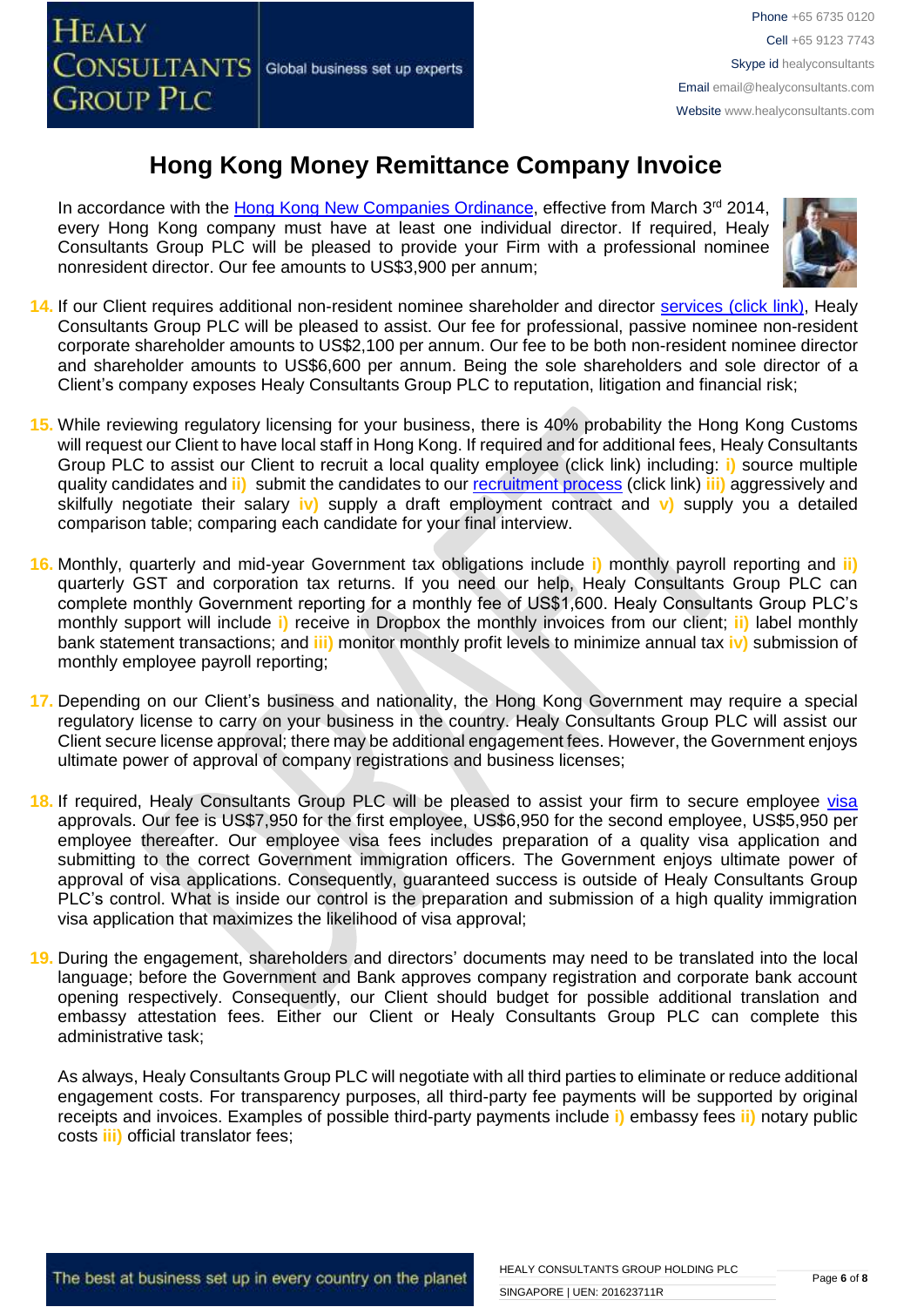

- **20.** Some of our Clients require an [immediate Hong Kong solution](http://www.healyconsultants.com/hong-kong-company-registration/turnkey-solutions/) (click link). With this strategy, within a day Healy Consultants Group PLC can supply our Client **i)** an existing dormant company number and **ii)** an already approved Hong Kong corporate bank account number and **iii)** a business address. Turnkey solutions are attractive to those entrepreneurs who wish to immediately close a country deal, sign a contract or invoice a customer. Our Clients will not have to travel to Hong Kong for change of bank signatory;
- **21.** Some of our Clients request Healy Consultants Group PLC to provide temporary shared [office space](http://www.healyconsultants.com/virtual-office/) for 6 months until their preferred business premises is found. If your Firm requires this service, our one-time fee is US\$950. Monthly rental thereafter is paid directly to the landlord, independently of Healy Consultants Group PLC;
- **22.** It is important our Clients are aware of their personal and corporate tax obligations in their country of residence and domicile. Let us know if you need Healy Consultants Group PLC help to clarify your local and international annual tax reporting obligations;
- 23. As stipulated on our **business website** and in section 3 of our engagement letter, Healy Consultants Group PLC will only commence the engagement following **i)** settlement of our fees and **ii)** completion and signing of our legal engagement letter;
- **24.** Healy Consultants Group PLC will only incorporate your company after 75% of [due diligence documentation](http://www.healyconsultants.com/due-diligence/) is received by email. Healy Consultants Group PLC will only open a corporate bank account after 100% of the Client's original due diligence documentation is received by courier;
- 25. During the annual renewal engagement with our Client, our in-house Legal and Compliance Department [\(click link\)](http://www.healyconsultants.com/about-us/key-personnel/cai-xin-profile/) reviews the quality and completeness of our Client file. Consequently, Healy Consultants Group PLC may revert to our Client to ask for more up to date [due diligence documentation;](http://www.healyconsultants.com/due-diligence/)
- **26.** To assist our Clients to minimize foreign exchange costs, we offer the payment in SG\$, Euro, Pounds or US\$. Kindly let me know in which currency your Firm prefers to settle our fees and I will send an updated invoice, thank you;
- 27. Some of our Clients engage Healy Consultants Group PLC to [recruit \(click link\)](http://www.healyconsultants.com/corporate-outsourcing-services/how-we-help-our-clients-recruit-quality-employees/) local employees. We have a lot of experience in this area and we are quite skilled at securing quality candidates for our Clients;

The best at business set up in every country on the planet